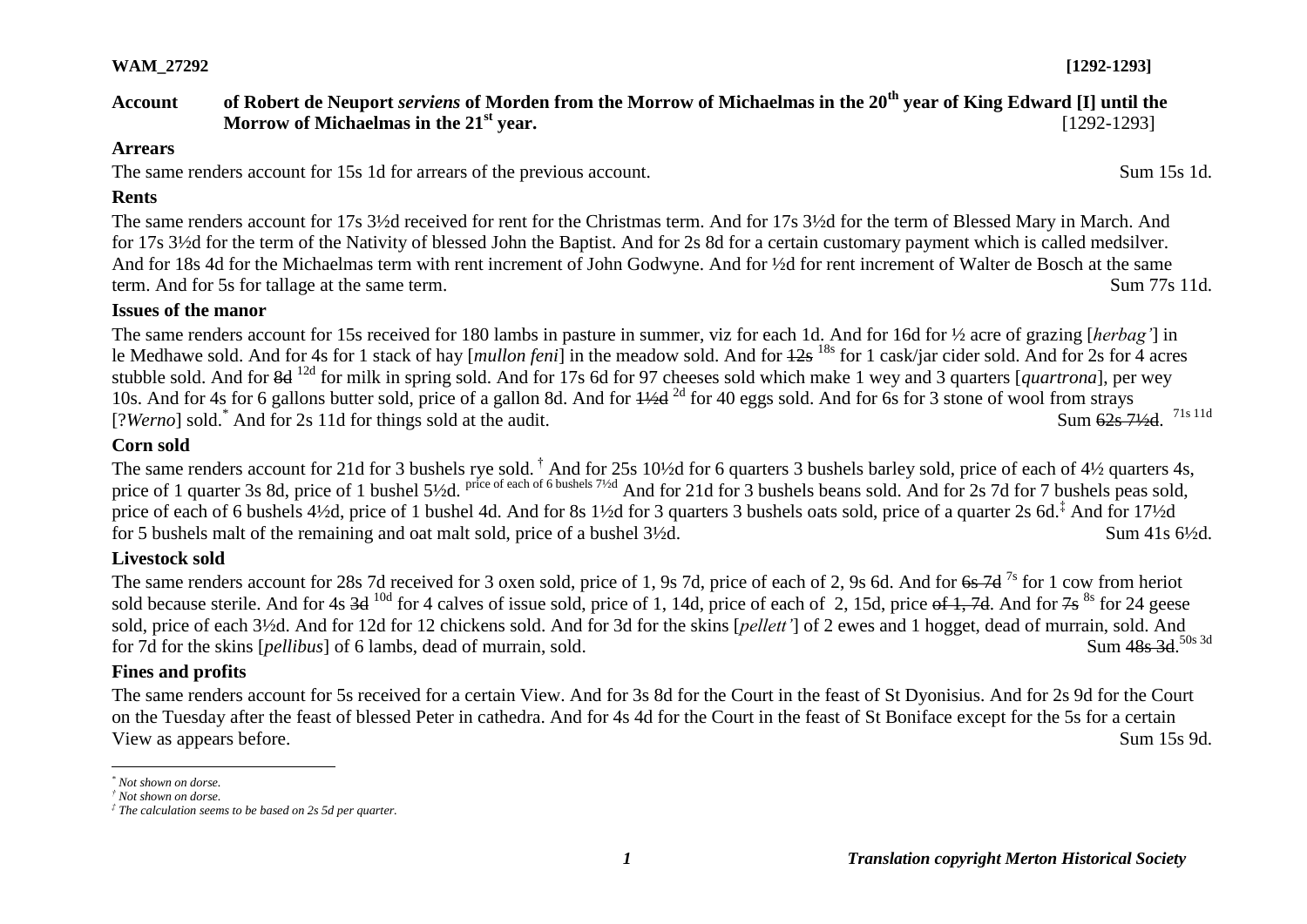| <b>WAM_27292</b>                                                                                                                                                                                                                                                                                                                                                                                                                                                                                                                                                                                                      | $[1292 - 1293]$          |
|-----------------------------------------------------------------------------------------------------------------------------------------------------------------------------------------------------------------------------------------------------------------------------------------------------------------------------------------------------------------------------------------------------------------------------------------------------------------------------------------------------------------------------------------------------------------------------------------------------------------------|--------------------------|
| <b>Labour services sold</b>                                                                                                                                                                                                                                                                                                                                                                                                                                                                                                                                                                                           |                          |
| The same renders account for 4s 8d for labour services for Hubert's land sold for the year.                                                                                                                                                                                                                                                                                                                                                                                                                                                                                                                           | Sum 4s 8d.               |
| Sum total of receipts with arrears: £13 17s $1\frac{1}{2}d$ .                                                                                                                                                                                                                                                                                                                                                                                                                                                                                                                                                         |                          |
| <b>Expenses</b>                                                                                                                                                                                                                                                                                                                                                                                                                                                                                                                                                                                                       |                          |
| <b>Acquittances</b>                                                                                                                                                                                                                                                                                                                                                                                                                                                                                                                                                                                                   |                          |
| Of which in acquittance of the beadle's rent for the year 20d. In acquittance of the same and Hubert's land for a certain customary payment<br>which is called Medsilver 4d.                                                                                                                                                                                                                                                                                                                                                                                                                                          | Sum 2s.                  |
| <b>Rents</b> paid                                                                                                                                                                                                                                                                                                                                                                                                                                                                                                                                                                                                     |                          |
| Also in rent paid to Walter de Kenardele for the year 4s.                                                                                                                                                                                                                                                                                                                                                                                                                                                                                                                                                             | Sum 4s.                  |
| <b>Cost of ploughs</b>                                                                                                                                                                                                                                                                                                                                                                                                                                                                                                                                                                                                |                          |
| Also in making 1 plough 2½d. In timber bought for the same 2d. In 6 plough feet bought 12d. In 4 sheaves of steel bought 3s, price of a sheaf 9d.<br>In 13 pieces of iron bought 2s 2d. In stipend of the smith for applying the aforesaid iron and steel 5s 2d. In shoeing 4 draught horses for the year<br>12d.                                                                                                                                                                                                                                                                                                     | Sum 12s 81/2d.           |
| Cost of carts                                                                                                                                                                                                                                                                                                                                                                                                                                                                                                                                                                                                         |                          |
| Also in 1 pair of wheels bought for binding 2s 3d. In 120 large nails, 12 clamps with nails, bought for binding the same wheels with old iron-<br>work 2s 6d. In stipend of the smith for binding the same 7d. In hooping [frectand] the same 1d. In 3 axles bought and fitted 6d. In 24 clouts with<br>nails bought 12d. of which a part remains In grease bought 1¼d. In 1 iron band bought for repairing a cart 1⁄2d. In 1 pair traces bought 4d. In white-tawed<br>leather bought 11 <sup>1</sup> / <sub>2</sub> d. This year for marling In shoeing 2 carthorses for the year by piece-work 2s $\overline{4d}$ . | Sum 10s 81/4d. 10s 01/4d |
| <b>Costs of the mill</b>                                                                                                                                                                                                                                                                                                                                                                                                                                                                                                                                                                                              |                          |
| Also in cogs and rungs for the year bought 12½d. In binding <sup>with iron</sup> the trundle-wheels [les trendles] 6d. In 5 boards bought for ladles 5d. In<br>repairing bills 1d. In sharpening the same for the year 4d.                                                                                                                                                                                                                                                                                                                                                                                            | Sum 2s 41/2d.            |
| <b>Building costs</b>                                                                                                                                                                                                                                                                                                                                                                                                                                                                                                                                                                                                 |                          |
| Also in repairing the hall wall 4½d. In roofing for roofing the solar by piece-work 12d. In withies bought for the same 2½d.                                                                                                                                                                                                                                                                                                                                                                                                                                                                                          | Sum 19d.                 |
| <b>Mowing and hoeing</b>                                                                                                                                                                                                                                                                                                                                                                                                                                                                                                                                                                                              |                          |
| Also in hoeing the field atte Gildenmede and the field facing the forks [furcas ?=crossroads, gallows?] of Merton by piece-work 20d 16d and the rest<br>by labour service In mowing 14 acres meadow 4s 8d, price of an acre 4d.                                                                                                                                                                                                                                                                                                                                                                                       | Sum $6s$ 4d. $6s$        |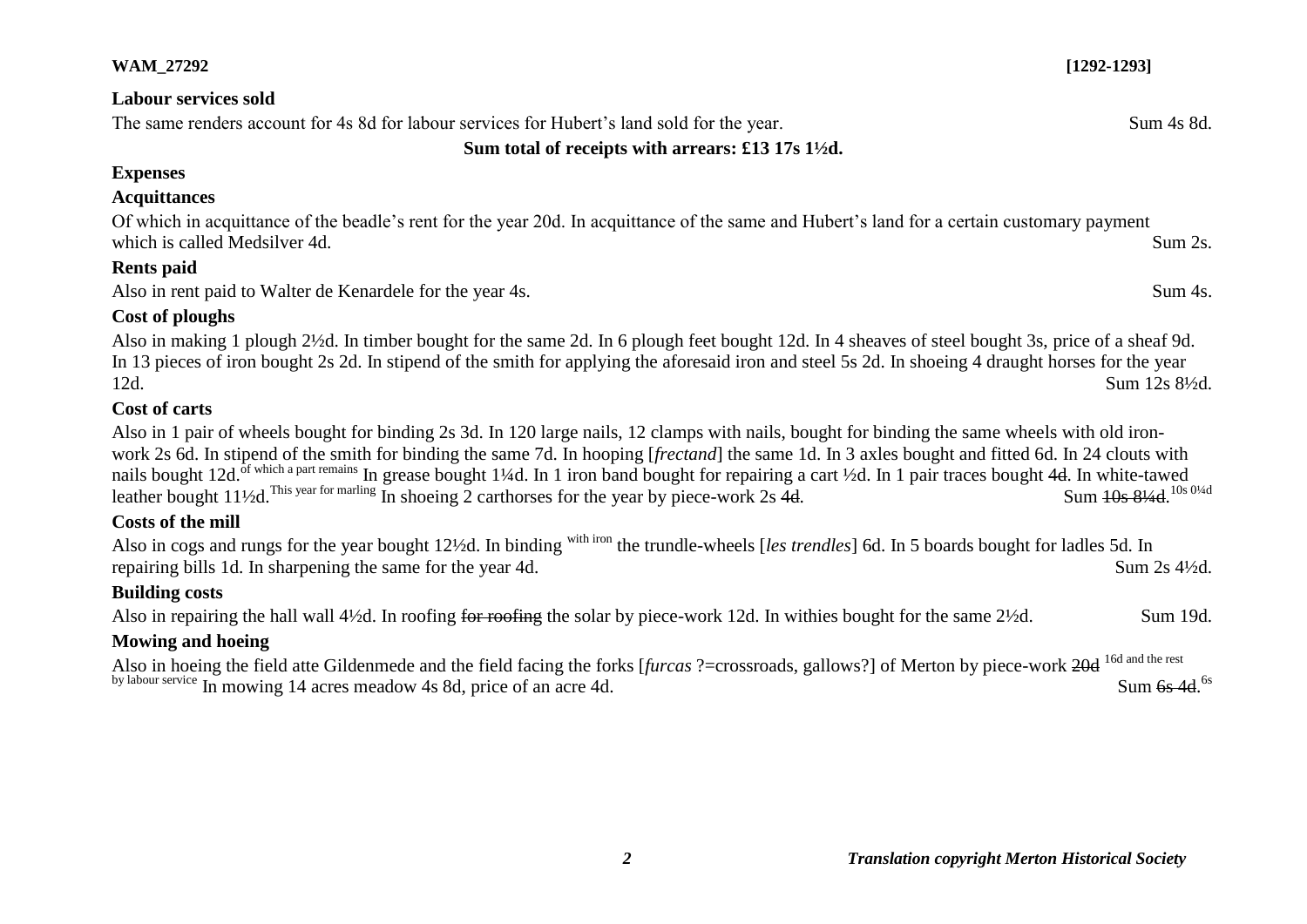## **WAM\_27292 [1292-1293]**

## **Harvest costs**

Also in fish bought for the use of 24 men at 2 dry boonworks in harvest 9d. In fish bought for the use of 72 men reaping with the household servants at 3 boonworks 2s 4d. In meat bought for the same 2s 3d with 1 ham from stock.<sup>§</sup> In meat bought for the use of 68 men at 1 loveboon 12d, 3 hams from stock. In meat bought for the use of the *serviens*, reap-reeve, beadle and dairy worker for 6 weeks  $13\frac{1}{4}$ ,  $^{10d}$  2 hams from stock.\*\* In fish bought for the same 2s 3d. In expenses of the same, a smith, 2 millers, 8 household servants and 1 stacker for 'harvest goose' 2s.

In tallow bought for candles 3d. In reaping 8 acres 1 rood peas, 30 acres 3 roods oats by piece-work 13s, price of an acre 4d. Sum 24s 111/<sub>2d</sub> 24s 8d

# **Petty expenses**

Also in  $6^5$  bushels salt bought  $19d$ <sup>15d</sup> In 5 sacks bought 2s 9d. In sheep-salve bought 21¼d. In repairing the pinfold wall 4½d. In planting 40 perches live hedge beside the king's highway towards/against [*versus*] the church 15d. In 2 seives and 2 riddles bought 3d. In expenses of 13 servants for Christmas and Easter days 3s 3d. In felling firewood for household expenses and repair for carting at Penge 14d. In planting 6 bushels beans 7d. In 1 scoop [*schopo*] bought 1d. In 15 hurdles bought for the sheepfold 15d. In 1 dungfork bought 1d. In cutting down and gathering 1½ acres stubble 6d. In roofing a stack of beans and peas 8d. In drying 5 quarters malt 5d.In 1 ell of linen cloth bought for the dairy 2½d. In repairing 3 buckets 2d. In 1 collar bought <sup>3</sup>/4d. In rennet [*coagula*] bought 2d. In ferrying corn at Chelsea [*Cheleh*] Lambeth [*Lamhuthe*] on 7 occasions 14d. Sum 17s 9d. 5d

## **Stipends**

Also in stipend of R *serviens* for the year 13s 4d. In stipend of 2 plough-holders [*tentor*], 2 plough-drivers [*fugator*], and 1 carter for the year 22s 6d. In stipend of the shepherd and dairy worker for the year 7s. In stipend of the cowman for the year 2s 6d. In stipend of 1 keeper of lambs 4d. In stipend of 1 stacker in harvest 3s. In stipend of 1 reap-reeve in harvest 3s. Sum 51s 8d.

# **Threshing**

Also in threshing 84 quarters 7½ bushels wheat and curall, 10 quarters 6 bushels rye, 17s 8½d, viz 9 bushels for 2½d. In threshing 1½ quarters beans, 11 quarters 7 bushels peas and vetches 23¾d, viz 9 bushels for 2d. In threshing 30 quarters barley 3s 4d, viz 9 bushels for 1½d. In threshing 115 quarters 2 bushels oats 8s 6¼d, viz 9 bushels for 1d. In winnowing half the total of the said corn by piece-work 2s 4¼d, viz 4 quarters per 9 bushels for 1d. Sum 33s 10<sup>3</sup>/d.

| Livestock bought                                                                                                                                       |               |
|--------------------------------------------------------------------------------------------------------------------------------------------------------|---------------|
| Also in 4 pigs bought 6s 1d.                                                                                                                           | Sum 6s 1d.    |
| <b>Expenses of bailiff</b>                                                                                                                             |               |
| Also in expenses of brother R de Fanelor' 5s 11 <sup>1</sup> / <sub>4</sub> d by 3 tallies.                                                            | Sum 5s 11\4d. |
| <b>Deliveries</b>                                                                                                                                      |               |
| Also delivered to brother A de Neuport 17s 0 <sup>1/2</sup> d by 1 tally. Also delivered to brother R de Fanelor' 57s 1 <sup>1</sup> /2d by 3 tallies. | Sum 74s 2d.   |
| Sum of all expenses and deliveries £12 12s $6\frac{1}{4}$ d. And he owes 24s 7 $\frac{1}{4}$ d.                                                        |               |

 *§ The Larder account says 2 bacons for all harvest boonworks – i.e 1½ at the loveboon and ½ for the 3 boonworks*

*<sup>\*\*</sup> The Larder account says 1 bacon, which is 2 hams*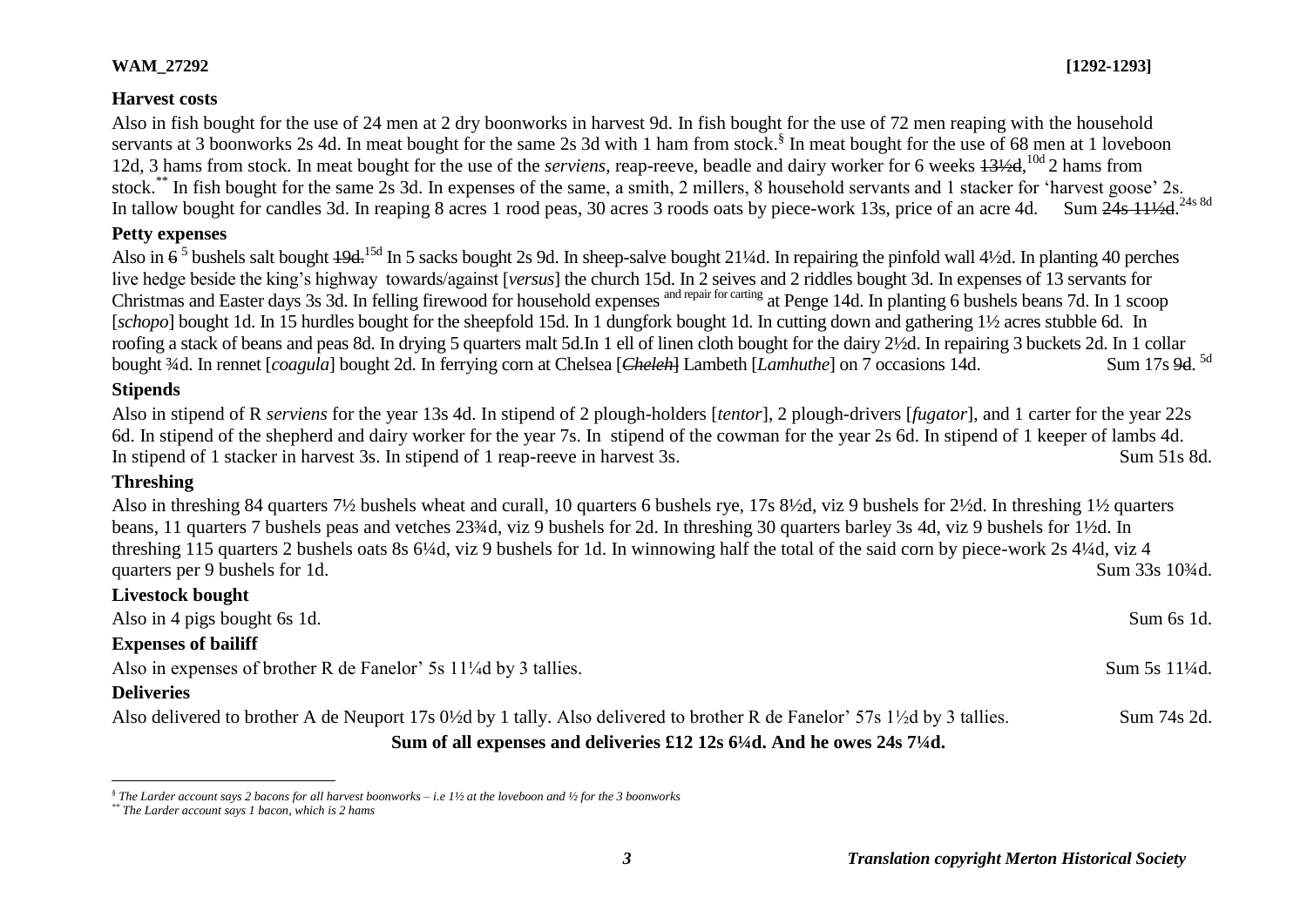#### **WAM\_27292 [1292-1293]**

#### **Issues of the Grange**

**Wheat** 3-fold, 7½ The same renders account for 78 quarters 7½ bushels wheat, 6 quarters curall of the same threshed by piece-work. Sum 84 quarters 7½ bushels.

#### quarters more

Of which In sowing over 112 acres land 28 quarters, viz over the acre 2 bushels. In customary payment to the sower 4 bushel. In mixstillio made with rye for seed 5 bushels. In livery of the *serviens* for the year, except 6 weeks in harvest, 5 quarters 6 bushels, taking per week 1 bushel. In expenses as regards harvest boonworks 1 quarter 7 bushels. In household expenses in harvest 1 quarter 1 bushel. In livery of the beadle for 2 weeks before Michaelmas 2 bushels curall. In making maslin for servants' livery 7 quarters 1½ bushels. Also delivered to brother A de Leyton 40 quarters by tally. In sale at the audit 1 bushel. Sum as above. And none remains.

#### *DORSE*

- **Rye** 5-fold *††* The same renders account for 10 quarters 6 bushels rye threshed by piece-work, And for 5 bushels wheat mixed for seed. Sum 11 quarters 3 bushels.
- Of which In sowing over 15 acres land 3 quarters 6 bushels, viz over the acre 2 bushels. In expenses as regards harvest boonworks 1<sup>1</sup>/<sub>2</sub> quarters. In baking for reaping corn by piece-work  $2^{1/2}$  bushels. In expenses of haymaking 1 bushel. In making maslin for servants' livery 5 quarters 6 bushels. In sale at the audit ½ bushel. Sum as above. And none remains  $\ddot{a}$
- **Barley** 4-fold The same renders account for 30 quarters barley threshed by piece-work. Of which in sowing over 14 acres land 7 quarters, viz over the acre ½ quarter. In customary payment to the sower 1 bushel. In making malt 2½ quarters. In making maslin for servants' livery 3 quarters. Also delivered to brother S de Henle 11 quarters by tally. In sale 6 quarters 3 bushels. Sum as above. And none remains.
- **Beans**  2-fold, 2 bushels The same renders account for 1½ quarters beans threshed by piece-work. Of which in planting over 1 acre 1 rood 6 bushels. In fattening 3 pigs for the larder 3 bushels. In sale 3 bushels. Sum as above. And none remains.
- more

**Peas** 3-fold, 2 bushels more The same renders account for 10 quarters 6 bushels peas threshed by piece-work. Of which in sowing over 13 acres land 3 quarters 2 bushels, viz over the acre 2 bushels. In making maslin for servants' livery 6 quarters 5 bushels. In sale 7 bushels. Sum as above. And none remains.

**Vetches** 4-fold, 1 The same renders account for 1 quarter 1 bushel vetches threshed by piece-work. And all accounted in making maslin for servants' bushel more livery. And none remains.

 $\overline{a}$  $^{\#}$  A 500% yield from the amount recorded as sown in the previous year would have resulted in an issue of 13 quarters 1 bushel. To achieve the issue stated here would only require a yield of 410%. The yields of barley *and oats were correct at 400% and 200% respectively.*

*<sup>‡‡</sup> The recto records 3 bushels rye sold.*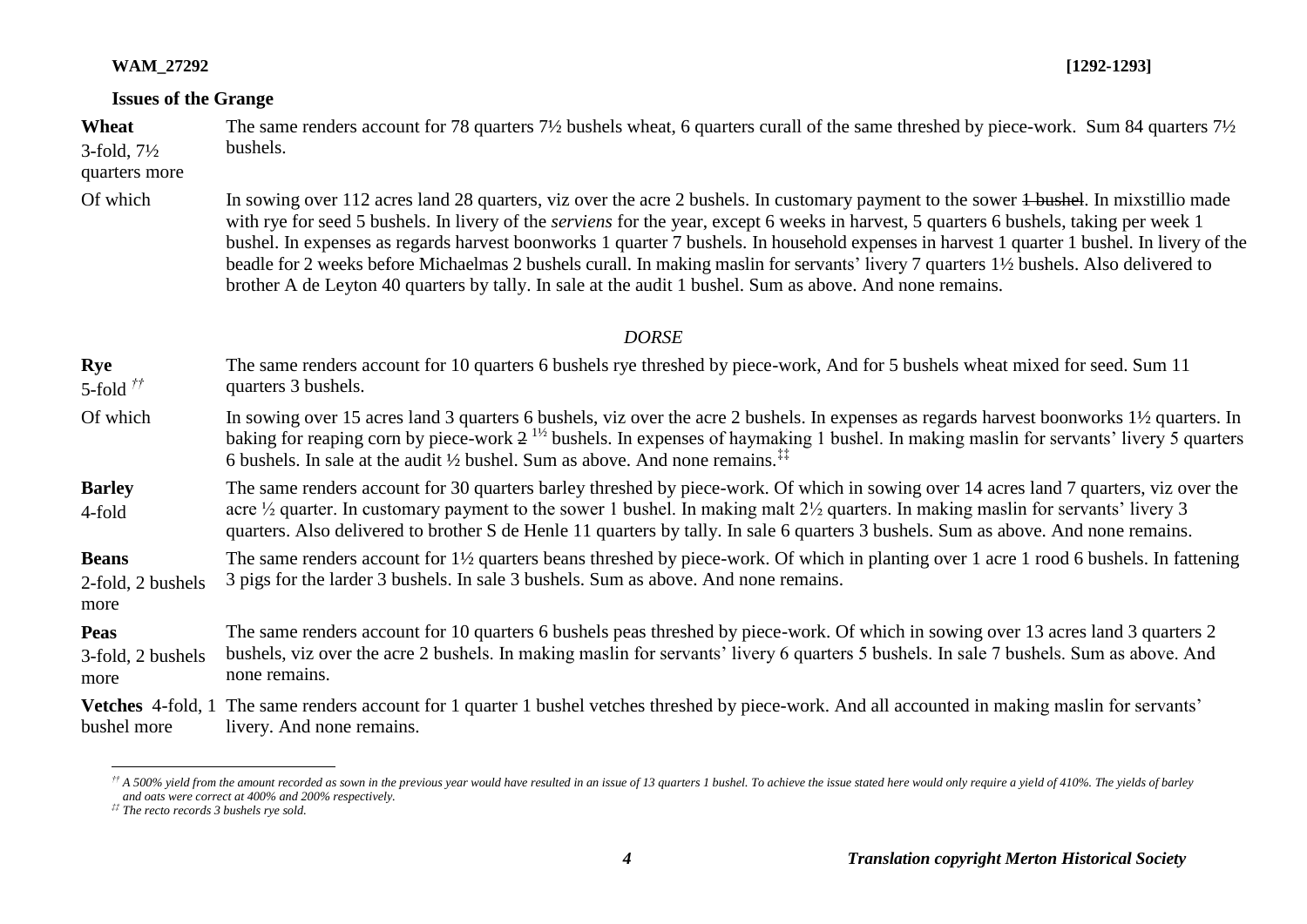| <b>WAM 27292</b> | $[1292 - 1293]$<br>and the contract of the contract of the contract of the contract of the contract of the contract of the contract of the contract of the contract of the contract of the contract of the contract of the contract of the contra |
|------------------|---------------------------------------------------------------------------------------------------------------------------------------------------------------------------------------------------------------------------------------------------|
|------------------|---------------------------------------------------------------------------------------------------------------------------------------------------------------------------------------------------------------------------------------------------|

| Oats<br>$2$ -fold | The same renders account for 115 quarters 2 bushels oats threshed by piece-work. And for 6 quarters 6 bushels oats estimated in sheaves<br>for ox fodder. Sum 122 quarters.                                                                                                                                                                                                                                                                                                                                                                                                                                                                                                                                                                                                                                                                                                                                                                                                                                                                                                      |
|-------------------|----------------------------------------------------------------------------------------------------------------------------------------------------------------------------------------------------------------------------------------------------------------------------------------------------------------------------------------------------------------------------------------------------------------------------------------------------------------------------------------------------------------------------------------------------------------------------------------------------------------------------------------------------------------------------------------------------------------------------------------------------------------------------------------------------------------------------------------------------------------------------------------------------------------------------------------------------------------------------------------------------------------------------------------------------------------------------------|
| Of which          | In sowing over 106 acres 1 rood land 53 quarters 1 bushel, viz over the acre 1/2 quarter. In making meal 2 quarters. In fodder for 2<br>carthorses from Michaelmas until the Nativity of John the Baptist for 267 nights 16 quarters 5½ bushels, taking per night 1⁄2 bushel. In<br>fodder for 4 draught horses from the vigil of Christmas until the vigil of St John before the <sup>Latin</sup> gate for 132 nights, 6 quarters 1 <sup>1</sup> / <sub>2</sub> bushels,<br>taking per night 1½ pecks. In fodder for the aforesaid horses and draught horses over and above the aforesaid fodder for 14 days at<br>Lenten sowing 7 bushels. In making malt 2 <sup>1</sup> / <sub>2</sub> quarters. In expenses of brother R de Favelor'4 <sup>1</sup> / <sub>2</sub> bushels by 3 tallies. Also delivered to<br>brother A de Leyton 15 quarters by tally. Also delivered to brother S de Henle 15 quarters by tally. In sale 3 quarters 3 bushels. In ox<br>fodder by estimation in sheaves 6 quarters 6 bushels. Sum as above. And none remains, but he exceeds by 1/2 bushel. |
| Servants' livery  | The same renders account for 7 bushels maslin of the remaining. And for 7 quarters 1½ bushels wheat and curall, 5 quarters 6 bushels<br>[rye], 3 quarters barley, 6 quarters 5 bushels peas, 1 quarter 1 bushel vetches made. And for 20 quarters 6 bushels maslin of issue of the<br>mill. <sup>this year</sup> Sum 45 quarters 2½ bushels.                                                                                                                                                                                                                                                                                                                                                                                                                                                                                                                                                                                                                                                                                                                                     |
| Of which          | In livery of 1 carter and 4 servant ploughmen for the year, 28 quarters 6 bushels, taking a quarter per 9 weeks. In livery of 1 shepherd for<br>the year and 1 dairy worker for the year except 6 weeks in harvest 9 quarters 6 bushels, taking a quarter per 10 weeks. In livery of 1<br>cowman for the year 3 quarters 5 <sup>1</sup> / <sub>2</sub> bushels, taking a quarter per 14 weeks. In livery of a second carter from the Sunday after the feast of the<br>Nativity of blessed John the Baptist before the Latin gate until the feast of blessed Peter ad Vincula for 6 weeks 1/2 quarter. In livery of 1<br>stacker from the same day until Michaelmas for 8 weeks in harvest 7 bushels, taking a quarter per 9 weeks. In livery of 1 lad keeping lambs<br>kept at pasture for 8 weeks 1/2 quarter. Sum 44 quarters 1/2 bushel. And there remain 1 quarter 2 bushels.                                                                                                                                                                                                |
| <b>Malt</b>       | The same renders account for $\frac{1}{2}$ quarter malt of the remaining. And for $2\frac{1}{2}$ quarters barley malt, $2\frac{1}{2}$ quarters oat malt made. Sum 5 $\frac{1}{2}$ quarters.                                                                                                                                                                                                                                                                                                                                                                                                                                                                                                                                                                                                                                                                                                                                                                                                                                                                                      |

Of which In expenses as regards 4 harvest boonworks 3 quarters 2 bushels. In household expenses in harvest 1 quarter 5 bushels. In sale 5 bushels. Sum as above. And none remains.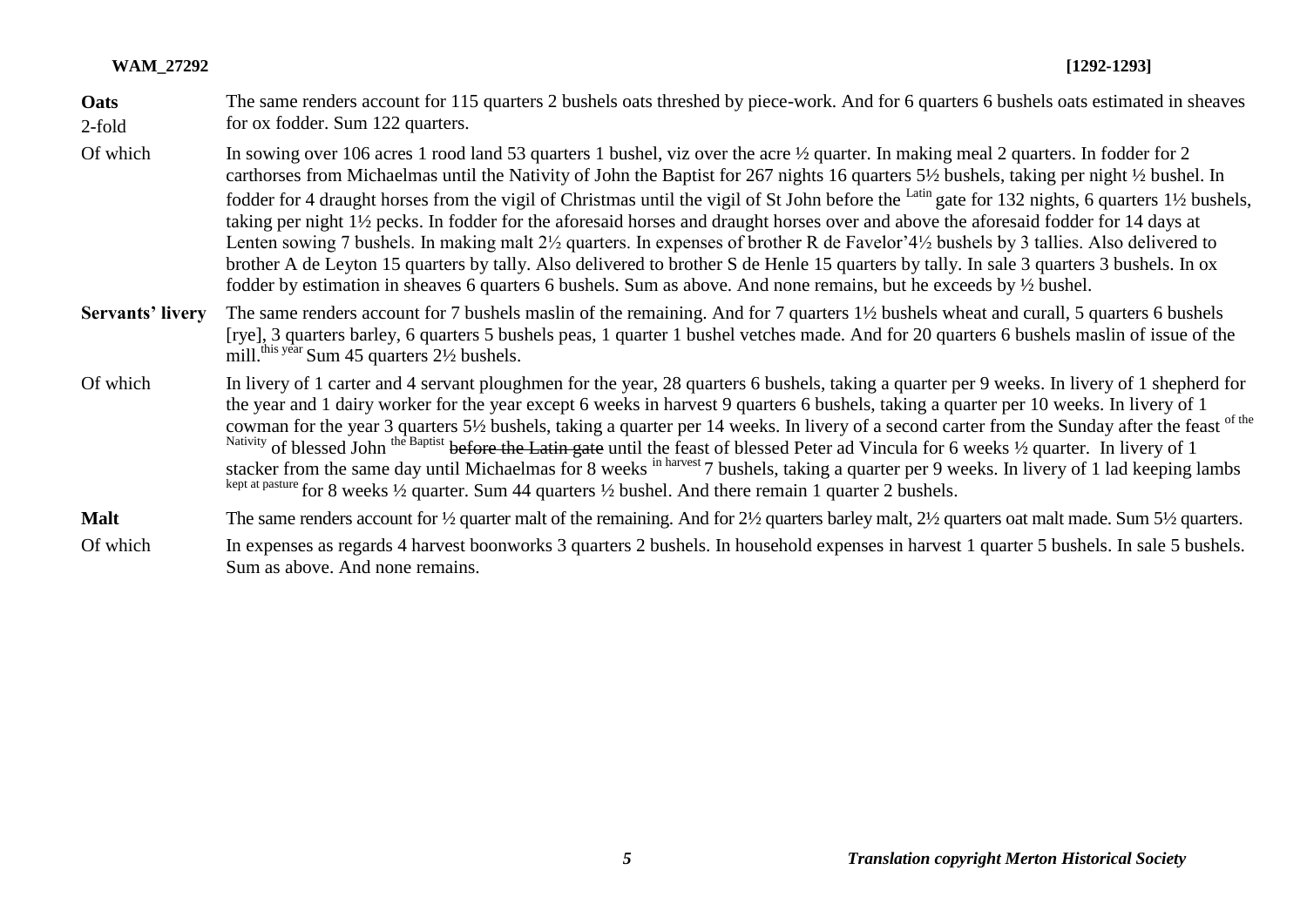| <b>Horses</b>         | The same renders account for 2 carthorses from the remaining. And there remain 2 carthorses.                                                                                                                                      |
|-----------------------|-----------------------------------------------------------------------------------------------------------------------------------------------------------------------------------------------------------------------------------|
| <b>Draught horses</b> | The same renders account for 4 draught horses from the remaining. And there remain 4 draught horses.                                                                                                                              |
| Oxen                  | The same renders account for 17 oxen from the remaining. Of which in sale 3. And there remain 14 oxen.                                                                                                                            |
| Cows                  | The same renders account for 8 cows from the remaining. And for 2 sterile cows of heriot of William Brouning and William Wylemo.<br>Sum 10.                                                                                       |
| Of which              | In sale 1 because sterile. And there remain 9 cows.                                                                                                                                                                               |
| <b>Steers</b>         | The same renders account for 5 steers from the remaining. And there remain 5, of which 4 are oxen, 1 is a bull.                                                                                                                   |
| <b>Yearlings</b>      | The same renders account for 3 yearlings from the remaining. And there remain 3 yearlings.                                                                                                                                        |
| <b>Calves</b>         | The same renders account for 8 calves of issue. Of which in tithe 1, with 7 calves of the past year before not tithed<br>and so there remain 5 still untithed. In sale 4, Sum 5, And there remain 3 calves.                       |
| Wethers               | The same renders account for 6 wethers, 5 hoggets added, from the remaining. And for 9 of straying before shearing. Sum 20. And there<br>remain 20 wethers.                                                                       |
| <b>Ewes</b>           | The same renders account for 9 ewes, 4 female hoggets added, from the remaining. And for 2 of straying before lambing and shearing.<br>Sum 15.                                                                                    |
| Of which              | In murrain before lambing and shearing 2. In murrain after lambing and shearing 2. Sum 4. And there remain 11 ewes.                                                                                                               |
| <b>Hoggets</b>        | The same renders account for 6 hoggets from the remaining. Of which in murrain after shearing 1. And there remain 5, of which 2 are<br>male, 3 female.                                                                            |
| Lambs                 | The same renders account for 13 lambs of issue. Of which in tithes 1. In murrain before weaning 4. In murrain after weaning 2.<br>The same renders account for 3 pigs of purchase. <sup>§§</sup> Sum 7. And there remain 6 lambs. |
| <b>Pigs</b>           | The same renders account for 3 pigs from the remaining. And for 4 of purchase. Sum 7.                                                                                                                                             |
| Of which              | In the larder 3. And there remain 4 pigs.                                                                                                                                                                                         |
| Geese                 | The same renders account for 16 geese from the remaining, of which 6 are breeding females. And for $30^{-25}$ of issue, $\frac{1}{100}$ because all the others<br>died of murrain. Sum 41.                                        |
| Of which              | In tithe 2. In expenses as regards harvest goose 2. In expenses of brother R de Favelor' 1. In murrain 1 breeding female. In sale 24. In<br>sale 5. Sum 30. And there remain 11 geese, of which 5 are breeding females.           |

## **LIVESTOCK**

*<sup>§§</sup> This entry has been partially erased. It belongs in the next entry.*

*<sup>\*\*\*</sup> The final x has been changed to a v.*